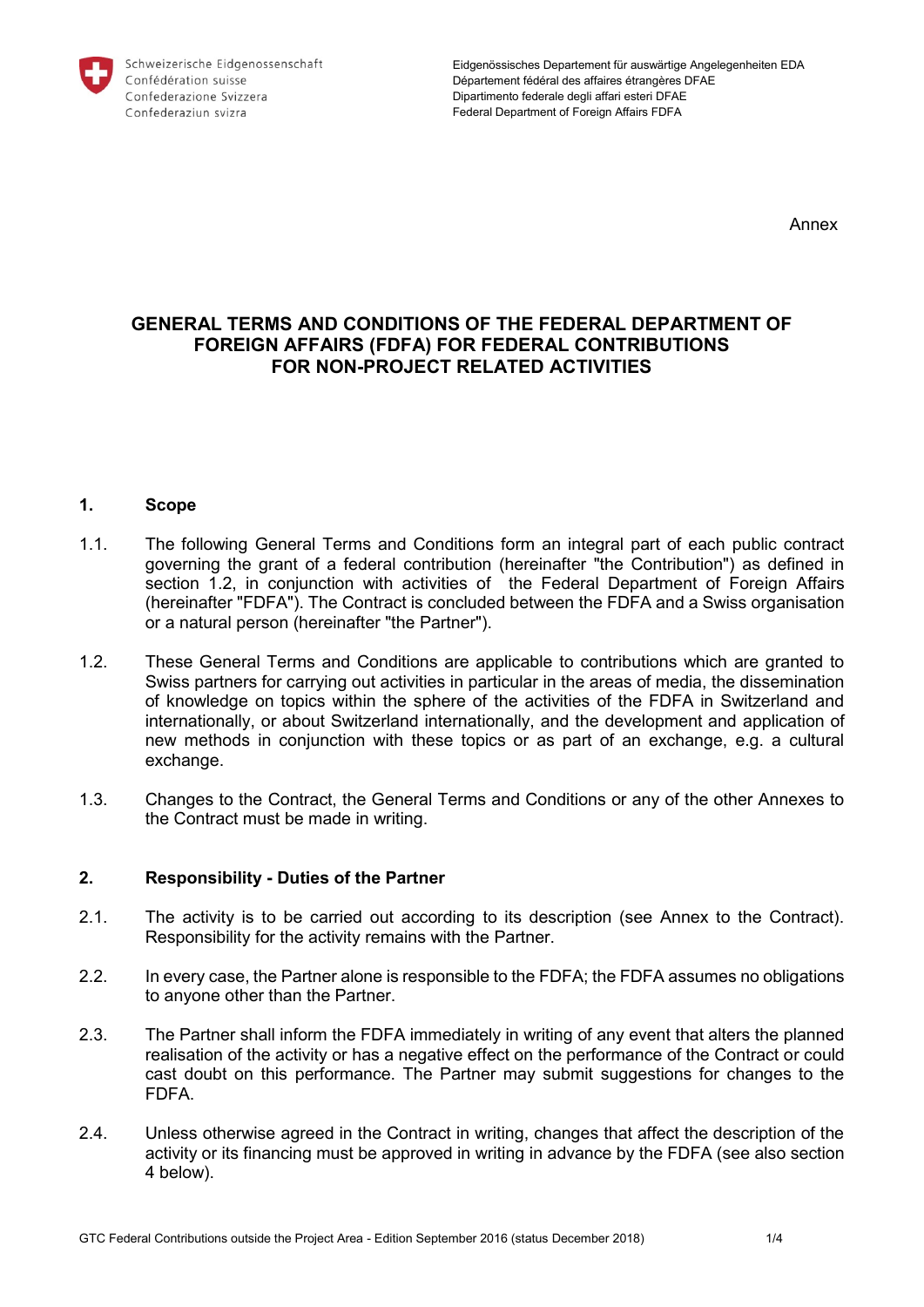- 2.5. The Partner undertakes to mention the FDFA clearly within the context of its activities (project, publication, etc.). If the activity is a film, the Partner undertakes to name the FDFA in the opening credits of the film using the following wording: "With the support of the Federal Department of Foreign Affairs (FDFA)", and to provide the FDFA with a Betacam video copy of the film.
- 2.6. The Partner is responsible for all decisions concerning the purchase of services and/or goods and commits to respect the principles of free and equitable competition, as well as the legal provisions of the country of origin of the purchases. Subject to special provisions regarding the transfer of ownership to third parties (e.g. beneficiaries) during or after the implementation of the activity, all purchases or equipment acquired for the project immediately become the property of the Partner and shall be used only for the activity. The Partner will maintain an upto-date inventory.
- 2.7. The results of the activities performed with the support of this Contract and the rights to any intellectual property, including copyrights, shall belong to the Partner. The FDFA shall be entitled to unhindered access to these rights, in particular the unrestricted right, free of charge, to copy, use and disseminate the result. Should these intellectual property rights yield profits, the Parties shall reach an agreement on the use of this income.
- 2.8. Any verbal or written exchange of information between the FDFA, other federal authorities and the Partner is considered to be confidential. The Partner shall draw the attention of any employees to the duty of confidentiality arising from this provision.
- 2.9. Subject to section 2.5, all publications and/or announcements regarding the exchange of information or the documents named in section 2.7 must be approved in writing in advance by the FDFA. If the FDFA gives the Partner written permission to furnish information, the Partner is obligated to supply such information truthfully and to mention the FDFA by name. Announcements about the Contract given to mass media or made in any other public form (press, radio, television, cinema, Internet, etc.) require the written permission of the FDFA.

# **3. Use of the Funds**

- 3.1. The FDFA shall transfer the contractually agreed amount only if financing for the entire activity has been secured by the Partner.
- 3.2. The Partner is obligated to inform the FDFA in a transparent fashion of all contributions received or promised for the activities of third parties which are not already listed in the budget (Annex to the Contract) as well as of the purpose of all funds intended for the activity.
- 3.3. Unless otherwise agreed in the Contract in writing, the Partner shall use the FDFA Contribution and the other funds intended or received for the activity in a successive fashion in line with its needs, in the same payment rhythm and in proportion to the financing formula (the percentage of the Contribution relative to the total budget).
- 3.4. Without the prior written consent of the FDFA, the Contribution may not be used for purposes other than those intended within the scope of the activity.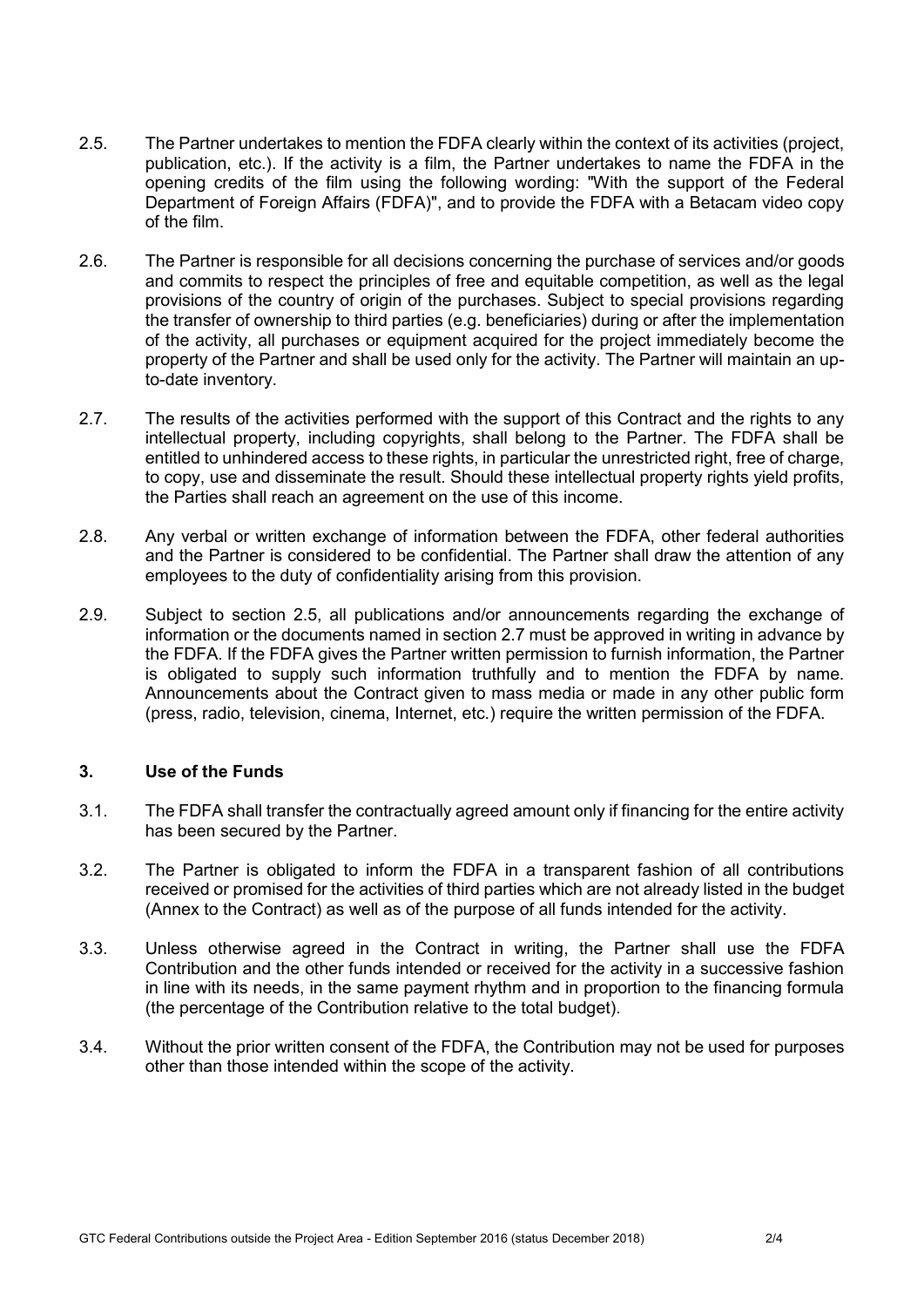# **4. Budget**

- 4.1. The budget must be adhered to. The Partner may make changes to the budget provided these have no effect on the Contribution of the FDFA. The Partner must account for every change to the budget at the latest when the interim and final statements of account are presented.
- 4.2. An increase in the Contribution or an alteration in the financing formula requires a wellreasoned request and the advance written approval of the FDFA.

#### **5. Reports on and Records of the Use of the Funds**

- 5.1. The Partner shall provide the FDFA with operational reports and the associated statements of account on the dates and using the procedures set out in the Contract. All documentation must be stored for ten years.
- 5.2. At the end of the activity, the Partner shall provide the FDFA with a final report for its approval as well as an unrevised final statement of account whose documentation is available to the FDFA, or, if the Contract so provides, a revised final statement of account confirming the financial correctness and the contract compliance of the statement of account.
- 5.3. The FDFA and the Federal Audit Office as well as any third party named by the FDFA shall have the right to inspect the activity.

In the event of any inspections of the activity by the FDFA, its representatives or the Federal Audit Office, the Partner shall make all required documents available and provide all necessary information.

## **6. Withdrawal from the Contract**

- 6.1. If the Partner's performance of the activity continues to be deficient or faulty despite a written warning from the FDFA, the FDFA can reduce the Contribution or request partial repayment including 5% interest as defined in the Subsidies Act (SR 616.1).
- 6.2. Should one of the Parties not adhere to its obligations, not meet them or breach them, the other Party can, after providing notice of default, cancel the Contract with immediate effect.
- 6.3. If the performance of the Contract is impeded owing to force majeure (natural catastrophes etc.), war or political unrest, each Party has the right to cancel the Contract with effect from the beginning of the force majeure or political event. The Partner shall then produce a final report as well as a final statement of account on the expenses of the activity.
- 6.4. If the Contract is cancelled prematurely, the Partner shall produce an operational final report as well as a final statement of account. The FDFA will participate proportionately according to the original financing formula in settling any costs that may have arisen as well as in bearing the financial consequences of the premature cancellation of the Contract, provided a deficiency or fault on the part of the Partner is not the reason for the premature cancellation. All advance payments from the FDFA and all material produced using FDFA funds which have not been used up in the course of the activity must be turned over to the FDFA within three months of a premature cancellation of the Contract.